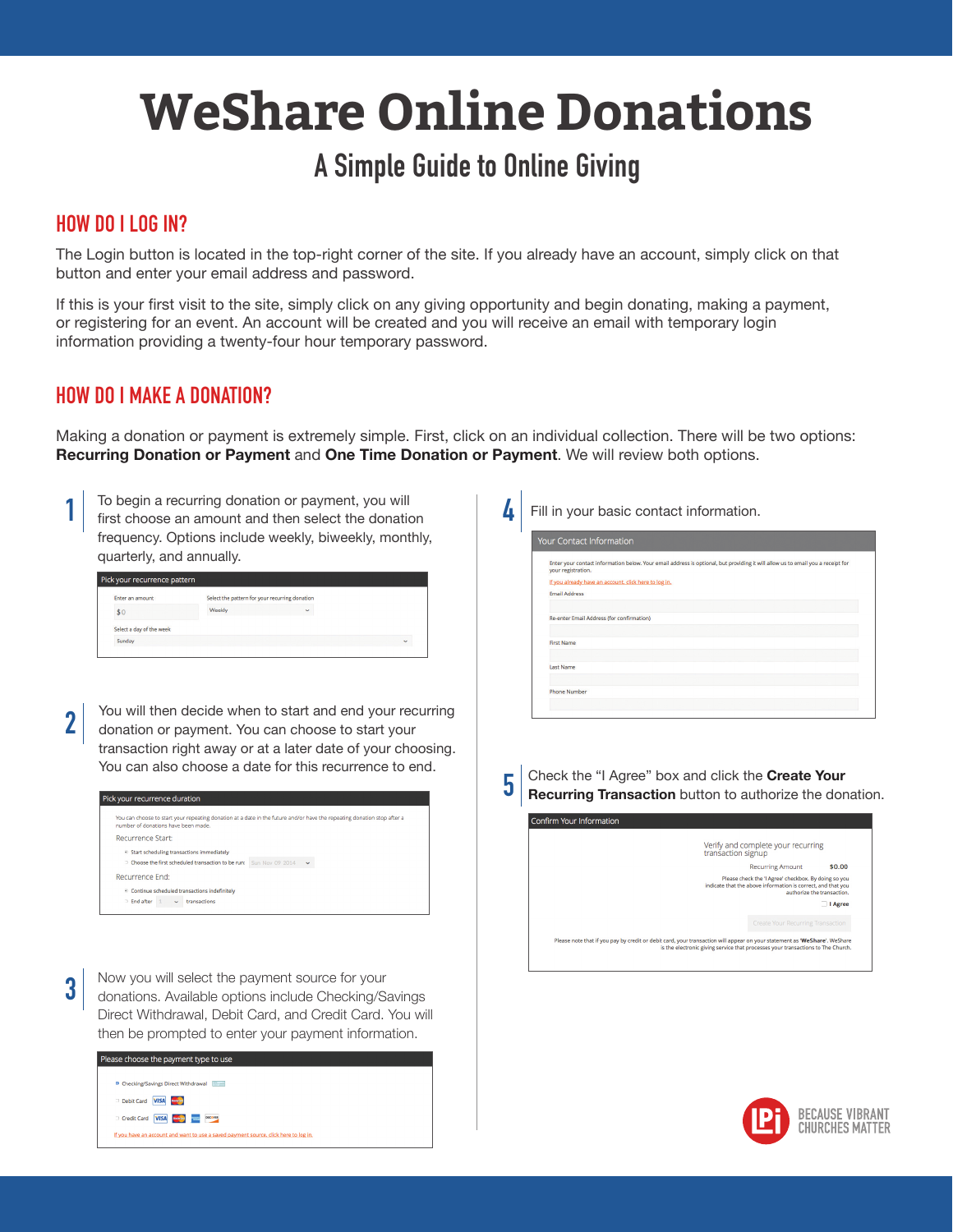You may also choose to make a one-time donation or payment. To do so, first click on a collection of your choice, then the **One Time Donation** or **One Time Payment** button.

You can then choose a preselected payment amount or enter in a custom amount. Once you have done so, you will proceed through the same payment and authorization process outlined for recurring donations or payments.

#### **HOW DO I CHANGE MY RECURRING DONATION AMOUNT?**

**1** Log in to the site and click the **Payments & Schedules** button.

- **2** Click **Edit** next to the donation you wish to change.
- **3** Type the new donation amount in the **Enter an Amount** box.

Enter an amount

\$120.00

**4** Click the Apply Changes to Recurring Transaction button to save your change.

Apply Changes To Recurring Transaction